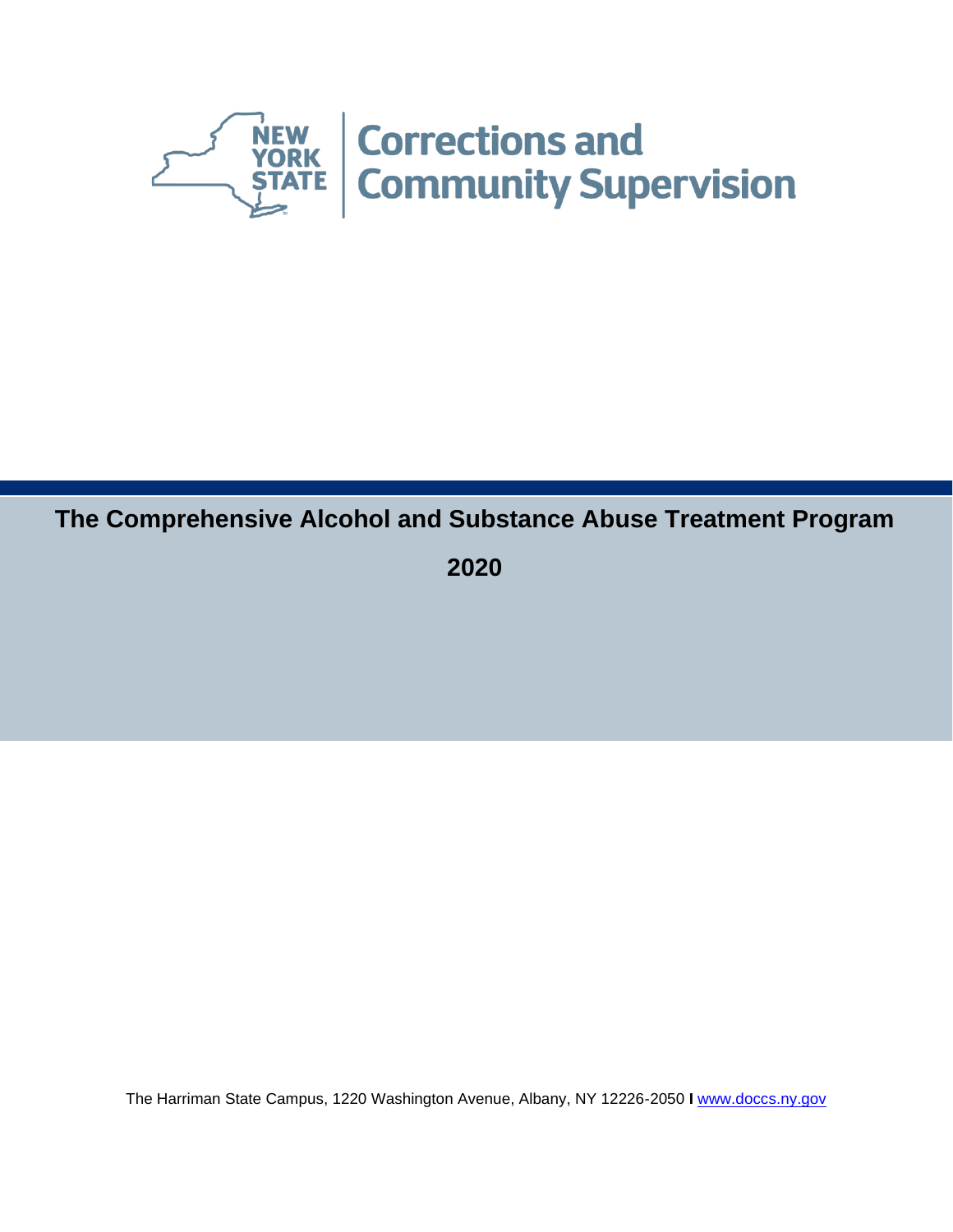### **CASAT PROGRAM**

The New York State Department of Corrections and Community Supervision (NYSDOCCS) Comprehensive Alcohol and Substance Abuse Treatment (CASAT) program was a creation of the 1989 Prison Omnibus Legislation.<sup>1</sup> This legislation called for the establishment of six 200-bed alcohol and substance abuse treatment annexes at specified locations. Persons successfully completing the sixmonth long annex phase of treatment (Phase I) would be transferred to a work release facility or an appropriate community based program (Phase II). The law also provided for an aftercare component upon release from the Department while under the supervision of the Division of Parole (Phase III). Appendix A diagrams the movement of the inmate through the CASAT program phases.

After briefly summarizing the CASAT program's history since 1990, this report focuses on recent program trends from 2006-2019. For an in-depth description of the CASAT program, please see *"The Comprehensive Alcohol and Substance Abuse Treatment Program: 2008".<sup>2</sup>* 

### **PROGRAM GOALS**

The CASAT program, with its mandate to provide a continuum of treatment services, is designed to achieve the following goals:

- To focus facility resources on the needs of incarcerated individuals with a history of alcohol and substance abuse.
- To better prepare participants for return to their families and communities upon release.
- To reduce drug and alcohol relapse rates and recidivism rates for program participants.
- To ensure appropriate aftercare services in the community.
- To increase coordination among the pertinent state and local agencies, service providers, and community organizations.

<sup>1</sup> The New York State Department of Correctional Services and the New York State Division of Parole were merged through Legislative action on April 1, 2011. The resulting agency is the New York State Department of Corrections and Community Supervision.

<sup>2</sup> "The Comprehensive Alcohol and Substance Abuse Treatment Program: 2008," New York State Department of Correctional Services, Albany, New York 12226 (2009).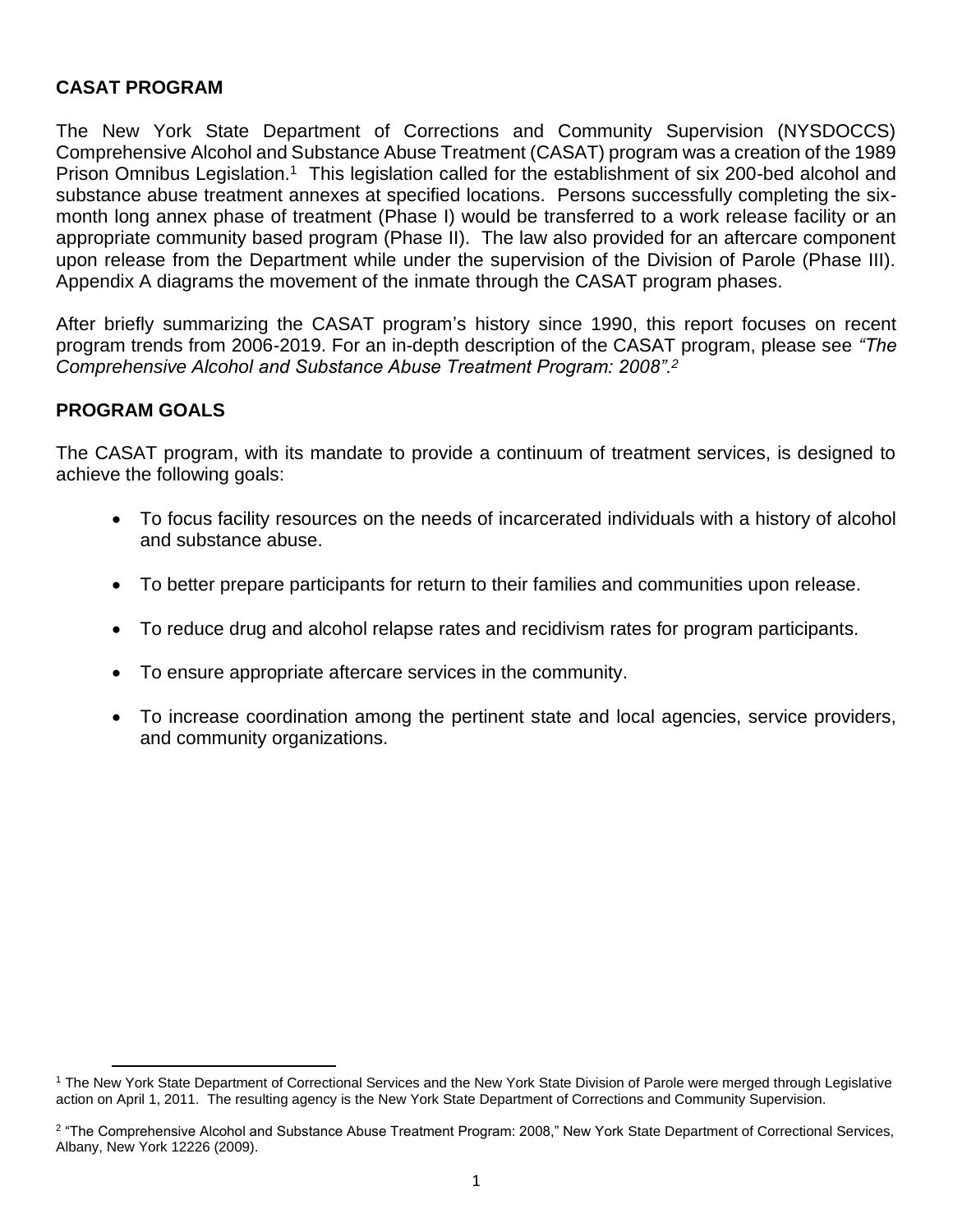# **CURRENT PROGRAM ELIGIBILITY**

- Documented history of alcohol and/or drug abuse.
- Minimum of 9 months to earliest release at the time of review to allow for sufficient program time, but no more than 24 months to merit eligibility (if, merit eligible) or earliest release date. One exception to this is that drug offenders may enter Phase I at 30 months to earliest release.
- Classified as medium or minimum security.
- Temporary release approvable except for some drug offenders sentenced by judges to CASAT treatment (court-mandated CASAT). Court-mandated CASAT offenders not meeting all CASAT program requirements, particularly temporary release eligibility, are permitted to enter Phase I but are not allowed to transition to Phase II. This group is referred to as Phase I-only participants. This program modification, implemented in May 2006, permits a larger pool of offenders to receive intensive, residential drug treatment. Court-mandated offenders who meet all established CASAT requirements are eligible to enter Phase II upon completion of Phase I.

The review for CASAT eligibility is conducted via an automated screening and the incarcerated individual's interest in participating in a treatment program is conducted during Reception processing or later at a general confinement facility during an interview between the incarcerated individual and their Offender Rehabilitation Coordinator. Following this facility level review, information is forwarded to Temporary Release in Central Office for a final review of appropriateness for work release upon completion of CASAT Phase I. Those individuals found to be acceptable for temporary release represent the pool of potential participants for traditional CASAT Phase I and II programs.

### **PHASE I PARTICIPANT POPULATION: 1990-2005**

- New commitments to NYSDOCCS increased from 4,250 (including 470 drug commitments) in 1970 to a high of 25,155 in 1992 (including 11,225 drug commitments) (see Appendix B). The CASAT program expanded in the early 1990s to meet the substance abuse treatment needs of these individuals (see Table 1.1 and Figure 1.1).
- Executive Order #5, issued in 1995, significantly impacted the CASAT program by precluding the participation of violent felony offenders in the Department's Temporary Release program. Further diminishing the eligibility pool was the Sentencing Reform Act (SRA) of 1995, which created the Willard Drug Treatment Campus, designed to divert second felony offenders with substance abuse problems from NYSDOCCS incarceration. As a result of these two legal mandates, the CASAT Phase I program experienced an overall decline in participation from 2,369 on June 30, 1994 to 1,696 participants on June 30, 1996.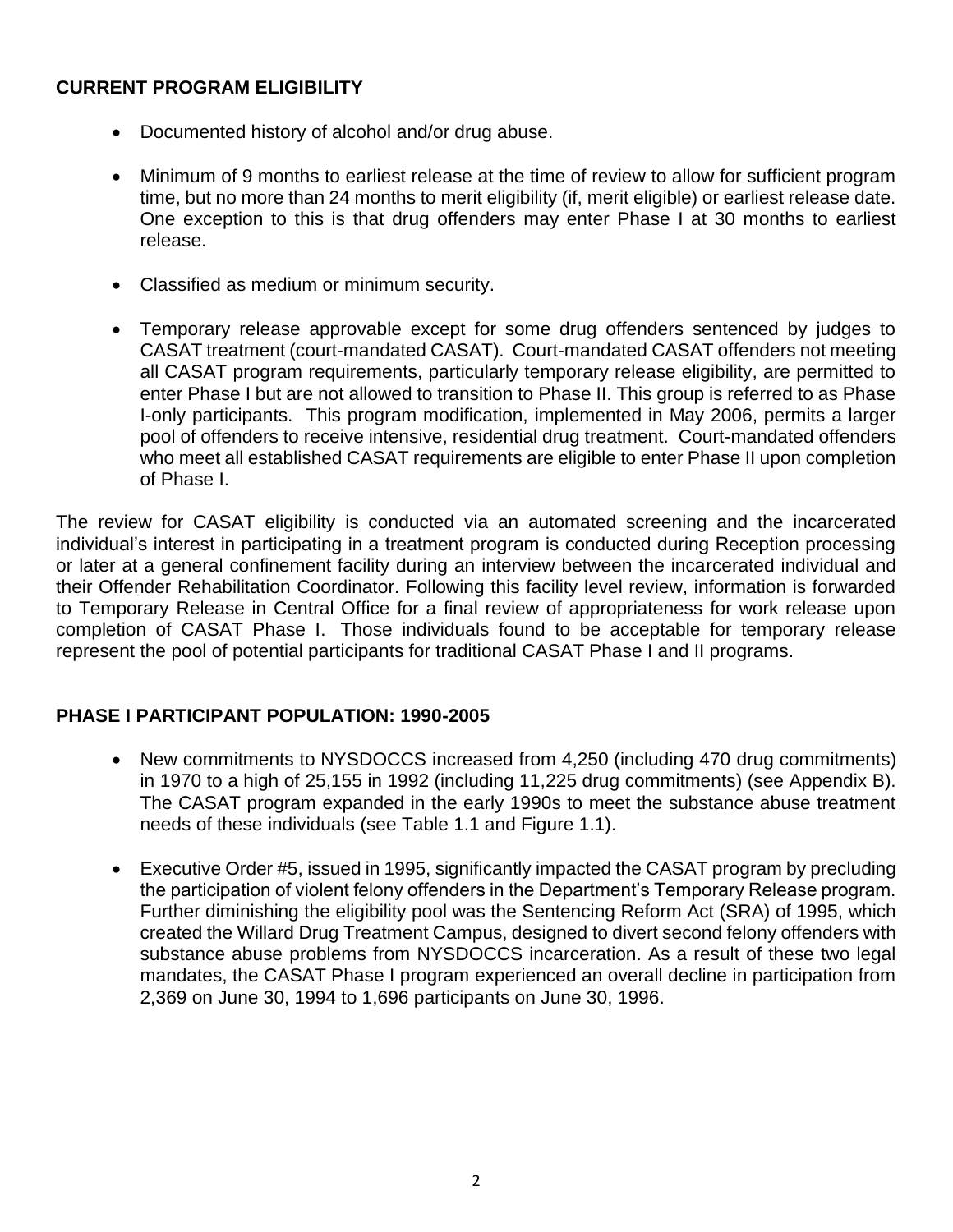# **PHASE I PARTICIPANT POPULATION: 2006-2020**

- Further declines in CASAT Phase I participation continued until 2006 when the first impact of permitting temporary release ineligible, court-mandated individuals in the CASAT program was observed. The program increased from 467 on June 30, 2005 to 522 participants on June 30, 2006 (see Table 1.1).
- After the introduction of the court-mandated, temporary release ineligible participants in 2006, Phase I participation rose until the first half of 2010 before declining. As a response to the steep decline in Phase I participation during the second half of 2010 and 2011, the Department closed Wyoming Alcohol and Substance Abuse Correctional Treatment Center (ASACTC) (120 beds) in March 2011 and reduced the program capacity of Taconic ASACTC to 44 treatment beds (from 136 beds) in May 2011 (see Table 1.1). Remaining Wyoming CASAT participants were transferred to Arthur Kill and Hale Creek to complete Phase I.
- Over a ten-year period, 2002-2011, the NYSDOCCS experienced a significant reduction in its under custody population. As a result, during 2011 and 2012, seven medium and minimum-security facilities were closed, including Arthur Kill. CASAT participants not nearing program completion were transferred to a new 60-bed program at Marcy Correctional Facility that opened in October 2011 (see Table 1.2).
- In December 2012, the program for female CASAT participants was moved from Taconic ASACTC to Albion Correctional Facility. The program capacity at Albion ASACTC increased from 40 beds to 60 beds in August 2018.
- On July 1, 2020, there were 429 Phase I participants, 73 less than the 502 on July 1, 2019. This was a decrease of 15% in Phase I participants.
- Meanwhile, the number of court-mandated and temporary release ineligible participants has decreased significantly over the past decade. On June 25, 2010, 317 (or 52%) of total Phase I participants were court mandated and temporary release ineligible compared with 11 (or 3%) of the total Phase I population on July 1, 2020. This continues the downward trend compared to the previous year when 5% of the participants were court-mandated and temporary release ineligible. Subsequently, a greater number of participants who complete Phase I are eligible to participate in Phase II, which requires temporary release. (see Table 1.2).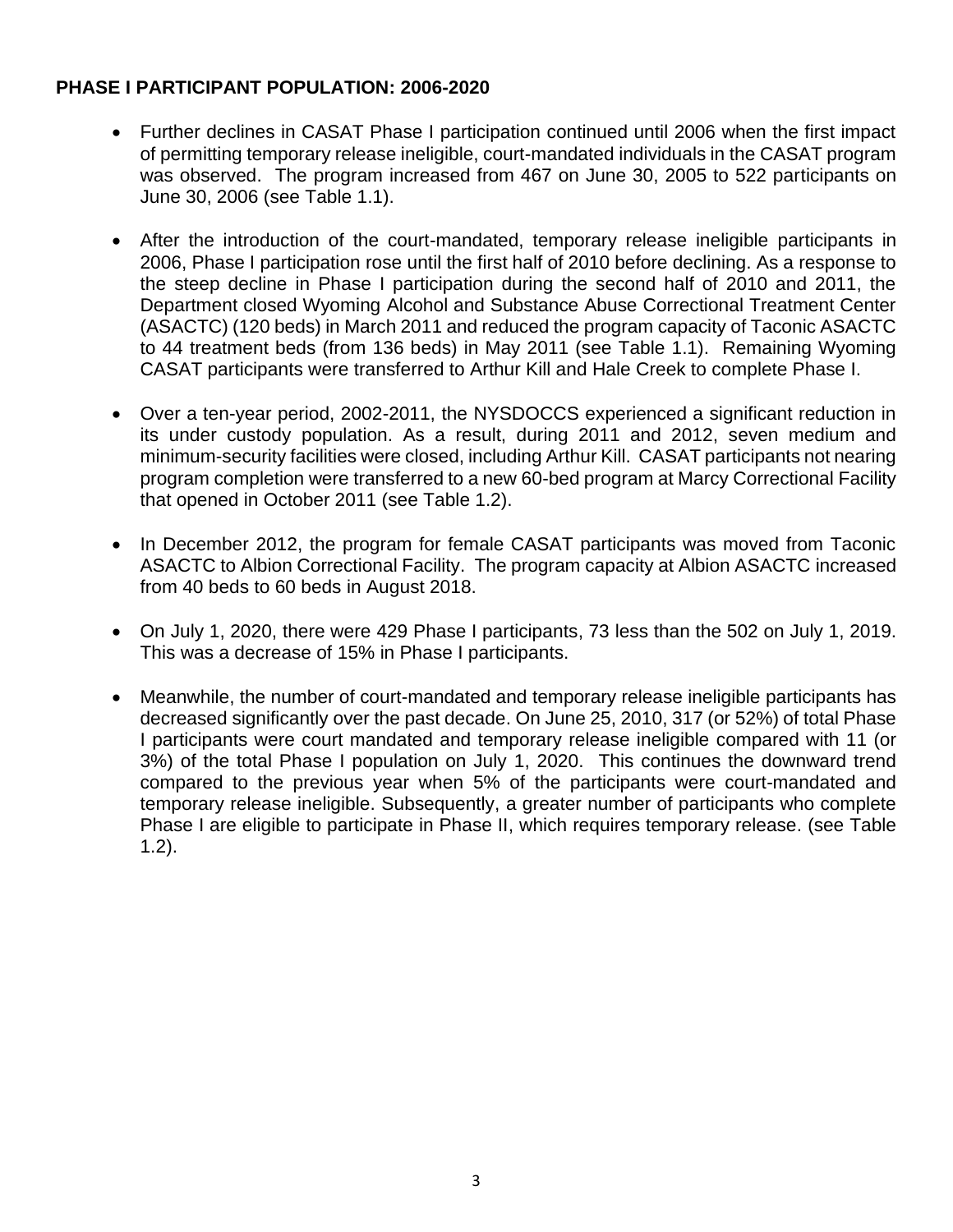### **Table 1.1 CASAT Phase I Participants Snapshots as of June 30 In Annual CASAT Legislative Reports By Report Year: 2000 to 2020**

|                     |          |             |          |     |     |            |          |          |          |     |          |     |          | 2000 2001 2002 2003 2004 2005 2006 2007 2008 2009 2010 2011 2012 2013 2014 2015 2016 2017 2018 2019 2020 |     |     |     |     |     |     |          |
|---------------------|----------|-------------|----------|-----|-----|------------|----------|----------|----------|-----|----------|-----|----------|----------------------------------------------------------------------------------------------------------|-----|-----|-----|-----|-----|-----|----------|
|                     |          |             |          |     |     |            |          |          |          |     |          |     |          |                                                                                                          |     |     |     |     |     |     |          |
| Albion              |          |             |          |     |     |            |          |          |          |     |          |     | 0        | 28                                                                                                       | 30  | 28  | 37  | 37  | 38  | 56  | 37       |
| Arthurkill          | 216      | 153         | 117      | 127 | 35  | 17         | 31       | 39       | 41       | 49  | 43       | 49  |          |                                                                                                          |     |     |     |     |     |     | $\Omega$ |
| <b>Butler</b>       | 183      | 176         | 60       |     |     | O          |          | $\Omega$ | $\Omega$ |     |          |     | 0        |                                                                                                          |     |     |     |     |     |     |          |
| <b>Cape Vincent</b> | $\Omega$ |             | $\Omega$ |     |     | $\Omega$   |          | $\Omega$ | $\Omega$ |     | $\Omega$ |     | $\Omega$ |                                                                                                          |     |     |     |     |     |     | $\Omega$ |
| Chateauguay         | 101      | 99          | 45       |     |     |            |          | ი        |          |     |          |     | O        |                                                                                                          |     |     |     |     |     |     |          |
| <b>Hale Creek</b>   | 325      | 259         | 264      | 416 | 266 | 156        | 362      | 424      | 451      | 448 | 388      | 222 | 195      | 185                                                                                                      | 153 | 168 | 190 | 216 | 219 | 391 | 350      |
| Livingston          |          |             |          |     |     |            |          |          |          |     |          |     | $\Omega$ |                                                                                                          |     |     |     |     |     |     | $\Omega$ |
| <b>Marcy</b>        | 200      | 192         | 197      | 192 | 143 | <b>178</b> | $\Omega$ | $\Omega$ | $\Omega$ |     | 0        |     | 49       | 37                                                                                                       | 43  | 29  | 41  | 50  | 47  | 55  | 42       |
| Wyoming             | 101      | 99          | 82       | 90  | 95  | 58         | 60       | 125      | 124      | 126 | 127      |     | $\Omega$ |                                                                                                          |     | O   |     |     |     |     |          |
| Taconic             | 278      | 228         | 161      | 167 | 75  | 58         | 69       | 90       | 82       | 64  | 49       | 28  | 23       |                                                                                                          |     |     |     |     |     |     | $\Omega$ |
| Total               |          | 1,404 1,206 | 926      | 992 | 614 | 467        | 522      | 678      | 698      | 687 | 607      | 299 | 267      | 250                                                                                                      | 226 | 225 | 268 | 303 | 304 | 502 | 429      |

**Figure 1.1 CASAT Phase I Participant Snapshot as of June 30: 2000 to 2020**

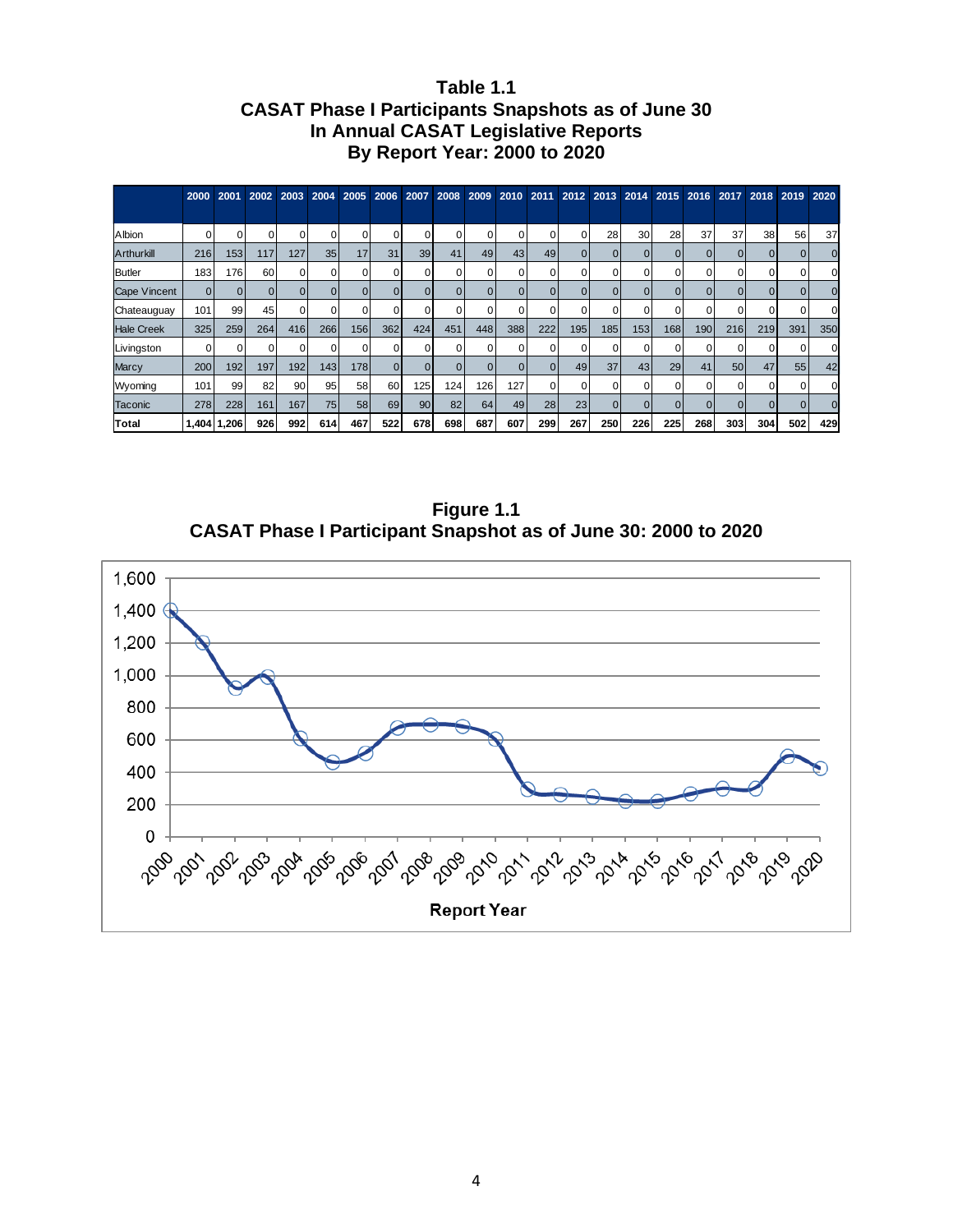# **Table 1.2 Capacity and Offender Population CASAT Programs – As of 7/1/2020\***

| <b>Annex</b>      | <b>Program Start</b><br><b>Date</b> | <b>Capacity</b> | <b>CASAT Participants</b> |                                      |     |    |  |  | <b>Traditional</b><br><b>CASAT</b><br><b>Participants</b> | <b>Work Release</b><br><b>Ineligibles</b> |
|-------------------|-------------------------------------|-----------------|---------------------------|--------------------------------------|-----|----|--|--|-----------------------------------------------------------|-------------------------------------------|
|                   |                                     |                 | <b>Total</b>              | $%$ of<br>Program<br><b>Capacity</b> |     |    |  |  |                                                           |                                           |
| <b>Hale Creek</b> | November 1990                       | 412             | 350                       | 85%                                  | 343 | 7  |  |  |                                                           |                                           |
| Marcy             | October 2011                        | 60              | 42                        | 70%                                  | 41  |    |  |  |                                                           |                                           |
| Albion            | December 2012                       | 60              | 37                        | 62%                                  | 34  | 3  |  |  |                                                           |                                           |
| Total             |                                     | 532             | 429                       | 81%                                  | 418 | 11 |  |  |                                                           |                                           |

#### Source: DOCCS UC File

\*Some program beds at CASAT facilities are occupied by offenders either waiting to begin Phase I or Phase I completers awaiting transfer to work release or general confinement facilities. These offenders are not included in these figures.

• As of July 1, 2020, 81% of all CASAT program beds were filled with participants. Albion was operating at 62% capacity, Marcy was at 70% capacity, while Hale Creek was at 85% capacity (see Table 1.2).

Recent declines in the number of incarcerated individuals eligible for the CASAT program were a consequence of the sweeping Drug Law Reform Act of 2009. Elements of this law encouraged the expansion of Drug Courts and community-based substance abuse treatment in order to divert drug offenders from NYSDOCCS incarceration. Since the Sentencing Reform Act (SRA) of 1995, approximately **70% to 80%** of CASAT participants have been drug offenders; therefore, any decrease in drug offender commitments to NYSDOCCS would reasonably be expected to impact the availability of potential participants for the program. The number of drug offenders committed to DOCCS in 2020 (872) was the lowest recorded since the CASAT program started in 1990 and the lowest since 1978. This was a 65% (-1,648) decrease from 2019 and is attributed to similar decrease in new commitments in 2020 due, in part, to pandemic-related court processes and alternative sentencing (see Appendix B).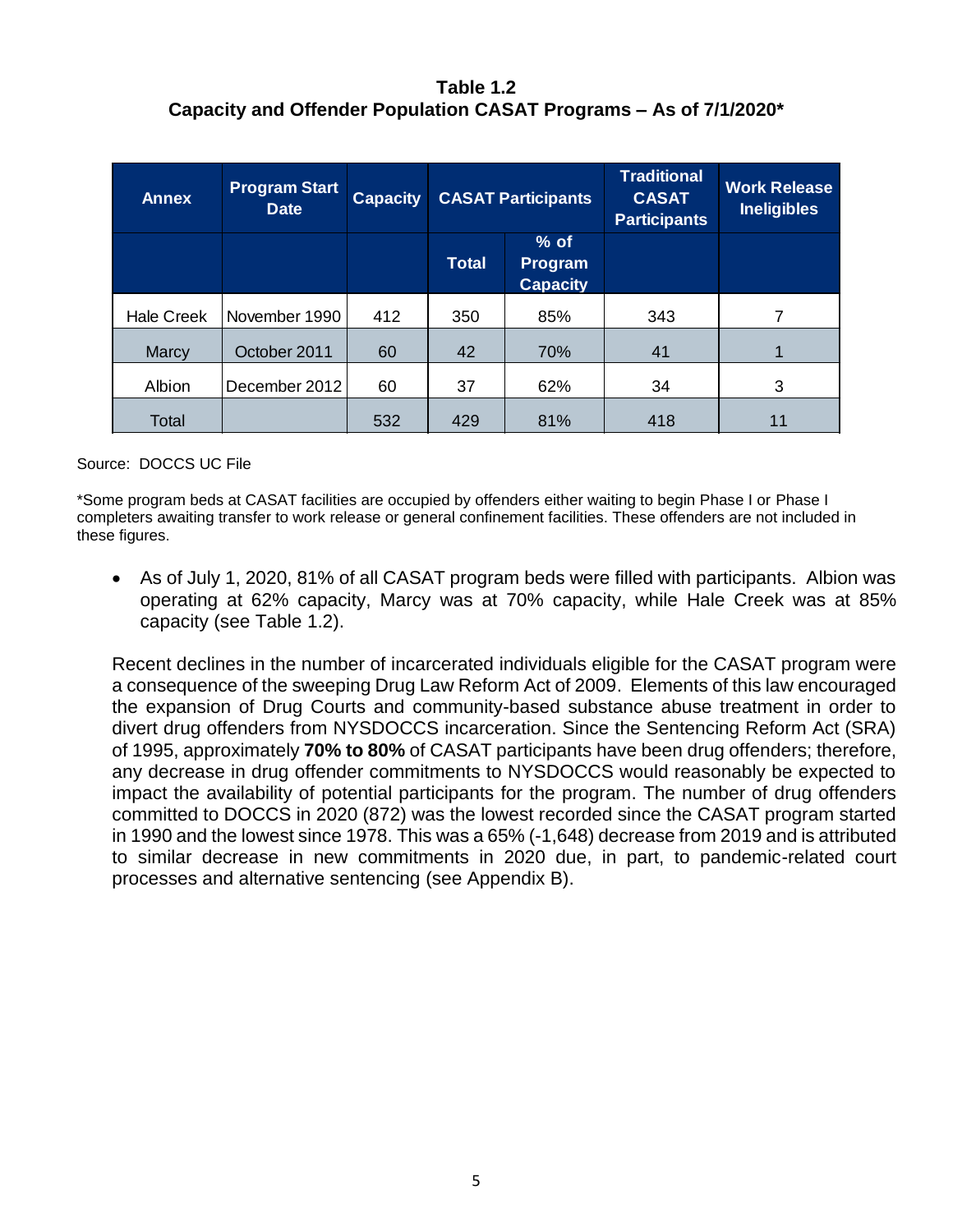### **CASAT PHASE I and PHASE II QUARTERLY TRENDS: 2015-2020**

- Focusing on the most recent years of the CASAT program (2015 2020), Table 1.3 and Figure 1.2 present quarterly Phase I and Phase II trends.
- Since 2015, the total number of Phase I participants has generally increased, from 276 at the end of 2014 to 363 at the end of 2020 (+32%).
- The proportion of females in Phase I was approximately 10% at the beginning of 2015 and increased to a high of 20% in October 2015. Females represented 13% of Phase I participants at the end of 2020.
- Between 2015 and 2020, the number of CASAT Phase 2 participants has varied. It ranged from a high of 229 participants at the end of 2019 to a low of 70 in July 2020. On January 1, 2021, there were 132 Phase 2 participants. (Table 1.3).
- Lincoln Correctional Facility closed on September 1, 2019, and Phase II participants were transferred to a new program at Queensboro. An additional Phase II program began at Collins Correctional Facility in October 2019.



**Figure 1.2 CASAT Participants 2015-2020**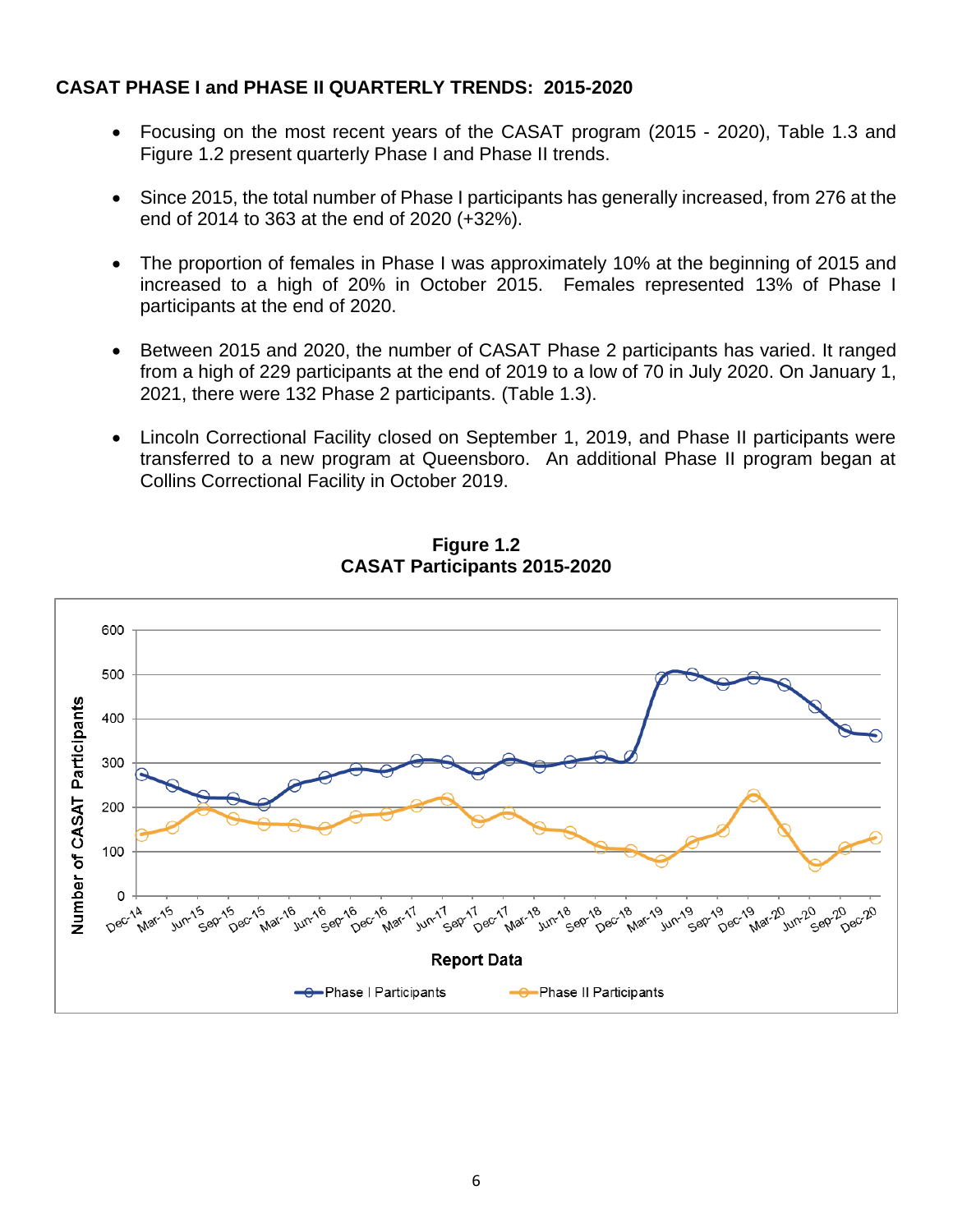**Table 1.3 CASAT Phase I and Phase II Population: Calendar Years 2015-2020**

| <b>REPORT</b><br><b>DATE</b> |             | <b>PHASE II</b><br><b>PARTICIPANTS</b> |               |               |              |              |
|------------------------------|-------------|----------------------------------------|---------------|---------------|--------------|--------------|
|                              | <b>Male</b> | $\frac{9}{6}$                          | <b>Female</b> | $\frac{9}{6}$ | <b>Total</b> | <b>Total</b> |
| 12/26/2014                   | 249         | 90.2%                                  | 27            | 9.8%          | 276          | 139          |
| 4/3/2015                     | 220         | 88.0%                                  | 30            | 12.0%         | 250          | 156          |
| 7/6/2015                     | 196         | 87.1%                                  | 29            | 12.9%         | 225          | 197          |
| 10/7/2015                    | 176         | 79.6%                                  | 45            | 20.4%         | 221          | 175          |
| 1/1/2016                     | 178         | 85.6%                                  | 30            | 14.4%         | 208          | 163          |
| 4/2/2016                     | 213         | 85.2%                                  | 37            | 14.8%         | 250          | 161          |
| 7/2/2016                     | 231         | 86.2%                                  | 37            | 13.8%         | 268          | 153          |
| 10/1/2016                    | 250         | 87.1%                                  | 37            | 12.9%         | 287          | 180          |
| 1/1/2017                     | 244         | 86.2%                                  | 39            | 13.8%         | 283          | 186          |
| 4/2/2016                     | 213         | 85.2%                                  | 37            | 14.8%         | 250          | 161          |
| 7/2/2016                     | 231         | 86.2%                                  | 37            | 13.8%         | 268          | 153          |
| 10/1/2016                    | 250         | 87.1%                                  | 37            | 12.9%         | 287          | 180          |
| 1/1/2017                     | 244         | 86.2%                                  | 39            | 13.8%         | 283          | 186          |
| 4/1/2017                     | 267         | 87.3%                                  | 39            | 12.7%         | 306          | 205          |
| 7/1/2017                     | 266         | 87.8%                                  | 37            | 12.2%         | 303          | 220          |
| 10/1/2017                    | 237         | 85.6%                                  | 40            | 14.4%         | 277          | 169          |
| 1/1/2018                     | 269         | 87.1%                                  | 40            | 12.9%         | 309          | 188          |
| 4/1/2018                     | 256         | 87.1%                                  | 38            | 12.9%         | 294          | 154          |
| 7/1/2018                     | 266         | 87.5%                                  | 38            | 12.5%         | 304          | 144          |
| 10/1/2018                    | 259         | 82.2%                                  | 56            | 17.8%         | 315          | 111          |
| 1/1/2019                     | 259         | 82.2%                                  | 56            | 17.8%         | 315          | 103          |
| 4/1/2019                     | 443         | 90.0%                                  | 49            | 10.0%         | 492          | 79           |
| 7/1/2019                     | 446         | 88.8%                                  | 56            | 11.2%         | 502          | 122          |
| 10/1/2019                    | 430         | 89.8%                                  | 46            | 9.6%          | 479          | 149          |
| 1/1/2020                     | 437         | 88.5%                                  | 57            | 11.5%         | 494          | 229          |
| 4/1/2020                     | 429         | 89.9%                                  | 48            | 10.1%         | 477          | 150          |
| 7/1/2020                     | 292         | 68.1%                                  | 37            | 8.6%          | 429          | 70           |
| 10/1/2020                    | 330         | 88.0%                                  | 45            | 12.0%         | 375          | 109          |
| 1/1/2021                     | 316         | 87.1%                                  | 47            | 12.9%         | 363          | 132          |

# **CASAT PHASE II ----CONTINUING SUBSTANCE ABUSE TREATMENT**

- After participating in an intensive, residential, therapeutic community-based substance abuse treatment component in Phase I, CASAT participants eligible to enter Phase II (work release) continue in substance abuse treatment. Males assigned to New York City work release facilities receive treatment services at their facility. Female work release participants from the downstate area are now assigned to Edgecombe Correctional Facility with outpatient treatment services provided by the Center for Community Alternatives.
- Starting in March 2007, incarcerated individuals entering CASAT Phase II in upstate work release facilities began receiving treatment services from community outpatient treatment providers. This program is federally funded under a collaborative project with the New York State Office of Addiction Services and Supports (OASAS). At the end of 2020, there were 47 participants attending weekly individual and/or group counseling sessions (see Table 1.4).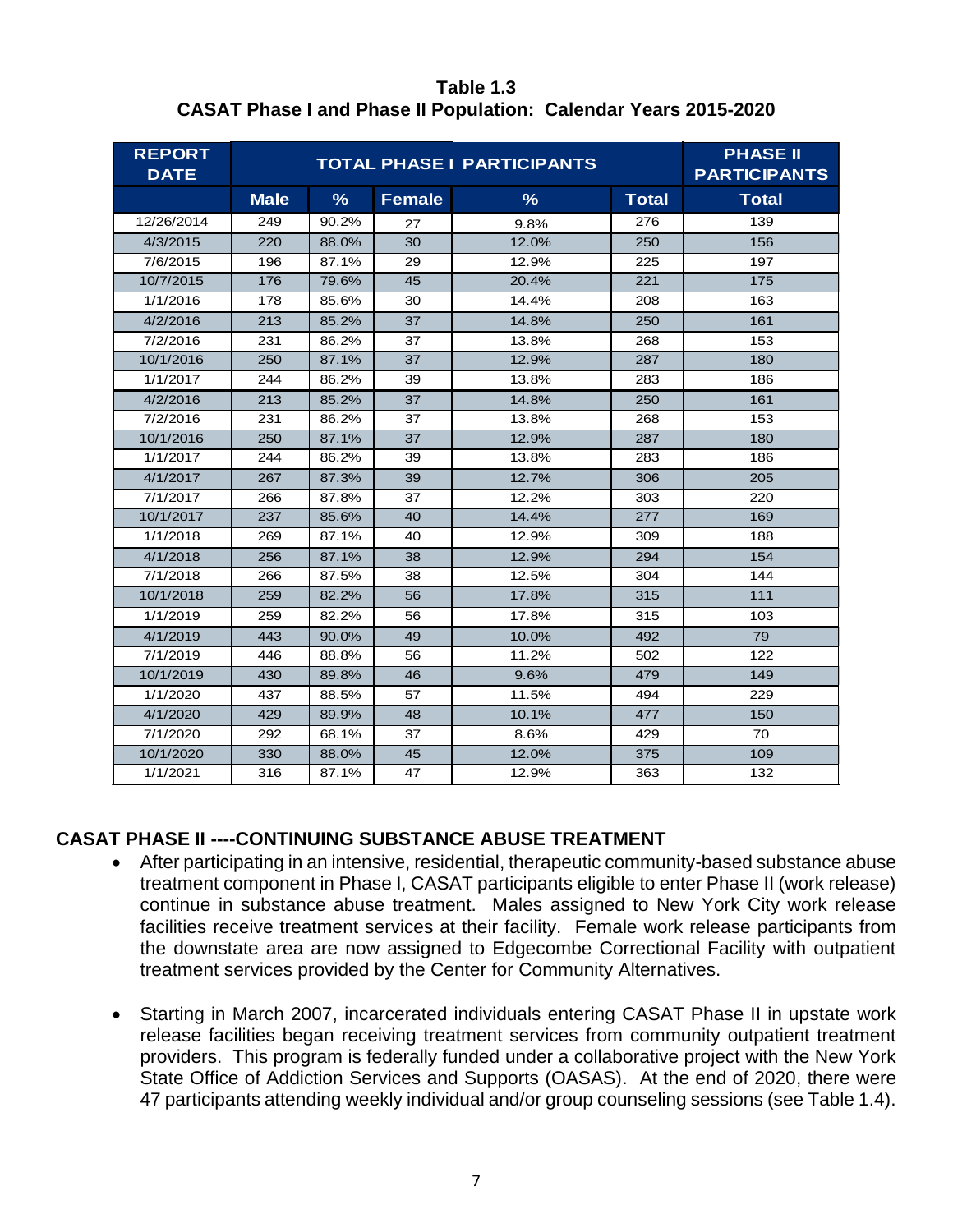### **Table 1.4 Outpatient Substance Abuse Service Providers Upstate CASAT Phase II Participants December 31, 2020**

| <b>Service Providers</b>                 | <b>Assigned Facility</b>     | <b>Caseload</b> |
|------------------------------------------|------------------------------|-----------------|
|                                          |                              |                 |
| <b>Albany Area</b>                       |                              |                 |
| <b>Conifer Park</b>                      | Hudson                       | $\overline{4}$  |
| <b>Twin County Recovery Services</b>     | Hudson                       | $\overline{7}$  |
|                                          |                              |                 |
| <b>Buffalo/Rochester Area</b>            |                              |                 |
| <b>BestSelf</b>                          | Rochester, Albion, & Collins | 11              |
| Genesee Council on Alcoholism and        |                              |                 |
| Substance Abuse (GCASA)                  | Rochester & Albion           | 0               |
| Spectrum                                 | Rochester, Albion, & Collins | $\overline{2}$  |
| <b>Strong Recovery</b>                   | Rochester & Albion           | 11              |
|                                          |                              |                 |
| <b>Utica/Syracuse Area</b>               |                              |                 |
| <b>Insight House</b>                     | Albion, Hudson & Rochester   | $\Omega$        |
|                                          | Albion, Hudson, Rochester    |                 |
| Syracuse Behavioral                      | & Collins                    | 8               |
|                                          |                              |                 |
| <b>Hudson Valley Area</b>                |                              |                 |
| <b>Bridge Back</b>                       | Fishkill                     | 0               |
| <b>Catholic Charities</b>                | <b>Fishkill</b>              | 3               |
| St. Johns Riverside                      | Fishkill                     | 0               |
| <b>Turning Point</b>                     | <b>Fishkill</b>              | $\Omega$        |
|                                          |                              |                 |
| <b>New York City</b>                     |                              |                 |
| <b>Center for Community Alternatives</b> | Edgecombe Female             | 1               |
| <b>Total</b>                             |                              | 47              |

# **CONCLUSION**

In view of the fact that approximately **70% to 80%** of the CASAT participants have been drug offenders since the Sentencing Reform Act (SRA) of 1995, the decline in the number of such offenders committed annually to NYSDOCCS in recent years has reduced the pool of incarcerated individuals eligible for the CASAT program. CASAT participation in 2020 decreased slightly compared to 2019. More former Phase I participants were eligible to participate in Phase II, and Hale Creek substantially increased utilization of their Phase I capacity.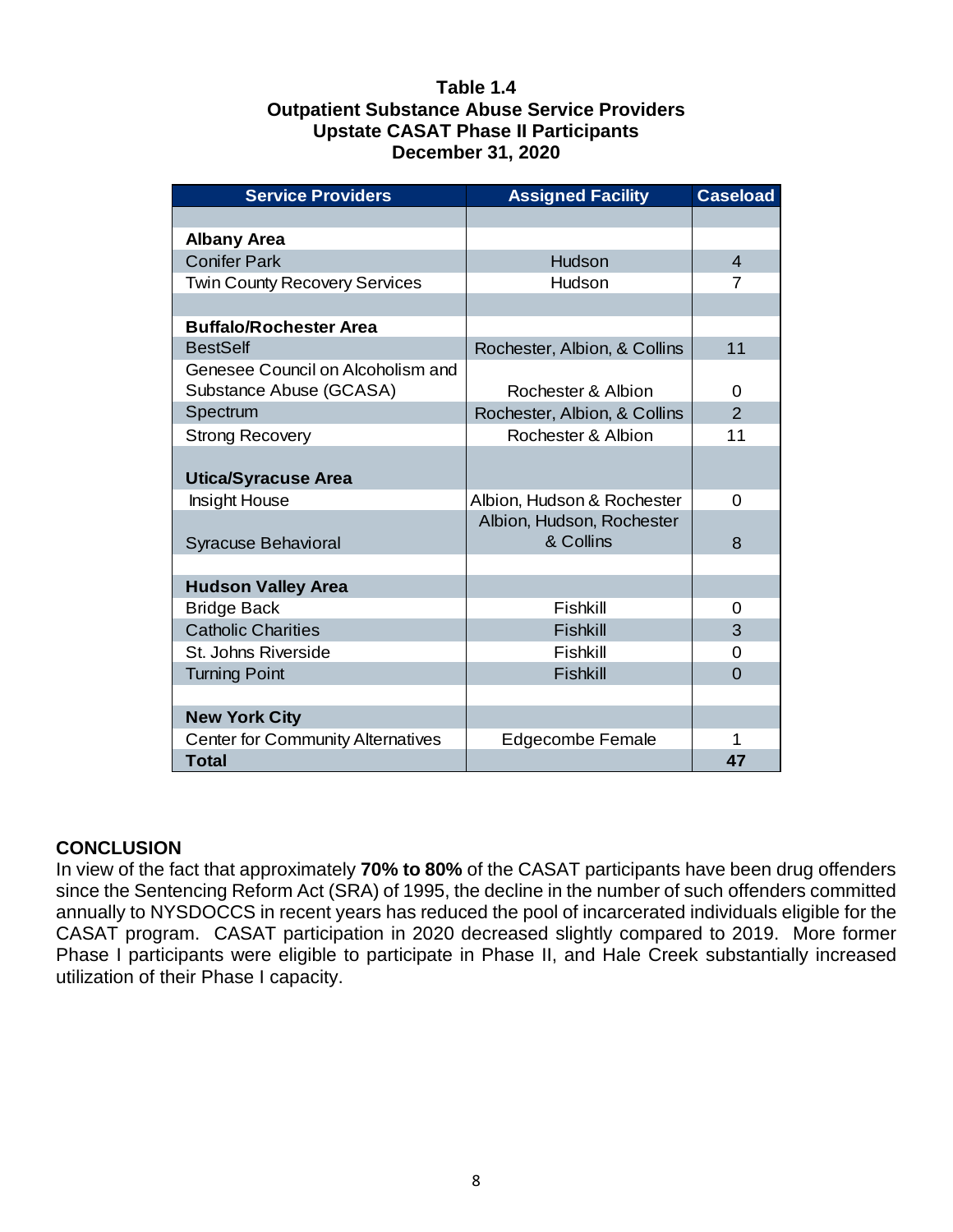# **Appendix A**

### **NYSDOCCS Comprehensive Alcohol and Substance Abuse Treatment Program Diagram of Incarcerated Individuals Movement as of December 31, 2020**



\*Successful court-mandated Phase I-only participants are either paroled from the CASAT facility or are returned to general confinement.

Dotted Lines (----) Indicate failure to complete program.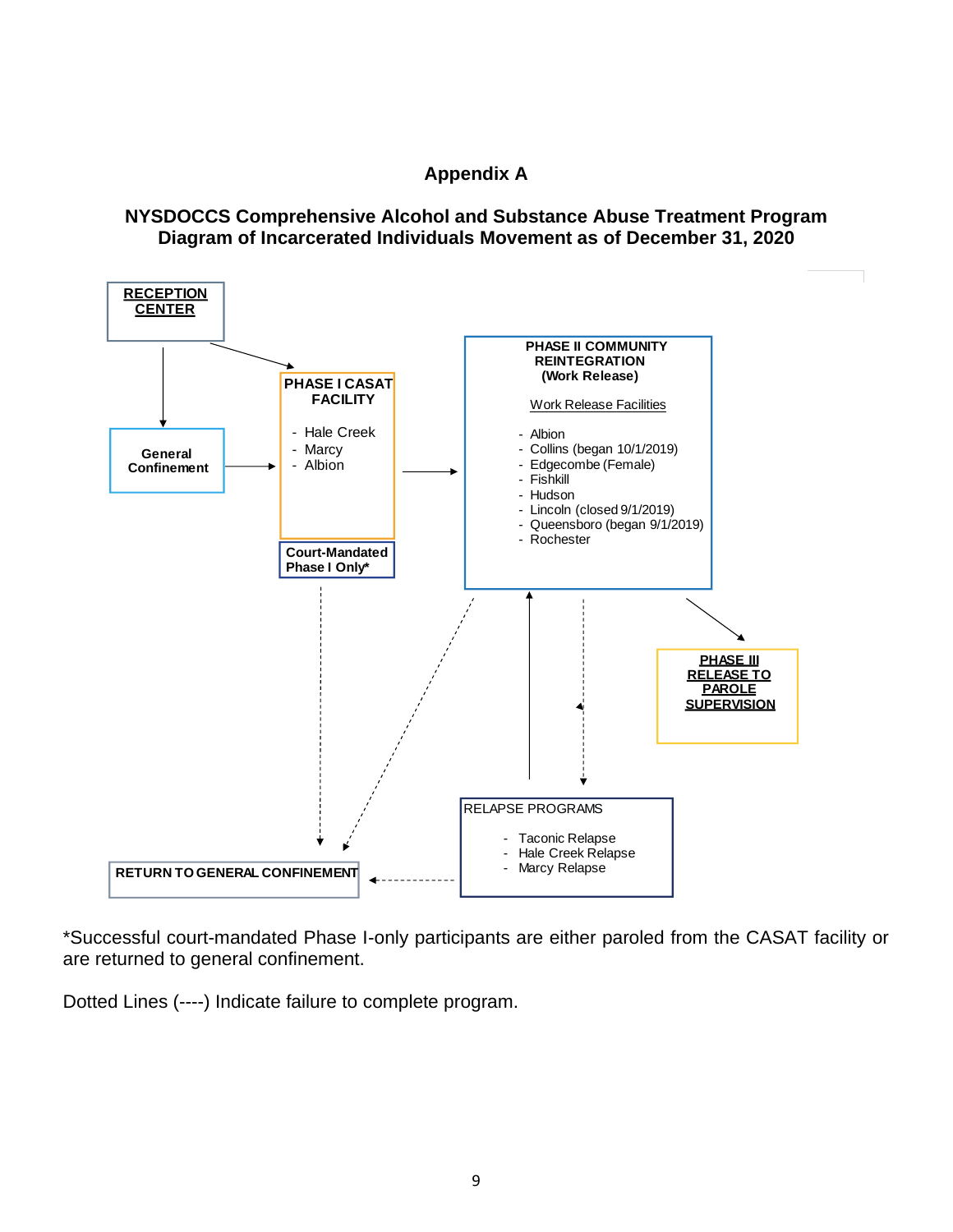# **Appendix B NYSDOCCS Annual Felony Drug Commitments and Total Commitments Calendar Years: 1970-2020**

|                              | <b>Drug Commitments</b> | <b>Total</b><br><b>New Court Commitments</b> |                  |
|------------------------------|-------------------------|----------------------------------------------|------------------|
| Year of<br><b>Commitment</b> | <b>Number</b>           | <b>Percent</b>                               | <b>Number</b>    |
| 1970                         | 470                     | 11.1%                                        | 4,250            |
| 1971                         | 690                     | 13.5%                                        | 5,130            |
| 1972                         | 751                     | 13.2%                                        | 5,709            |
| 1973                         | 834                     | 12.9%                                        | 6,477            |
| 1974                         | 713                     | 10.7%                                        | 6,691            |
| 1975                         | 933                     | 12.6%                                        | 7,424            |
| 1976                         | 1,203                   | 14.9%                                        | 8,063            |
| 1977                         | 1,122                   | 13.3%                                        | 8,436            |
| 1978                         | 844                     | 11.7%                                        | 7,232            |
| 1979                         | 880                     | 11.6%                                        | 7,559            |
| 1980                         | 886                     | 11.1%                                        | 7,960            |
| 1981<br>1982                 | 1,036                   | 10.1%                                        | 10,303           |
| 1983                         | 1,243<br>1,625          | 11.9%<br>13.0%                               | 10,406<br>12,537 |
| 1984                         | 1,874                   | 15.3%                                        | 12,248           |
| 1985                         | 2,218                   | 17.9%                                        | 12,420           |
| 1986                         | 3,228                   | 21.7%                                        | 14,901           |
| 1987                         | 5,106                   | 32.6%                                        | 15,654           |
| 1988                         | 6,432                   | 37.2%                                        | 17,308           |
| 1989                         | 9,742                   | 45.3%                                        | 21,518           |
| 1990                         | 10,784                  | 46.7%                                        | 23,115           |
| 1991                         | 10,778                  | 44.7%                                        | 24,116           |
| 1992                         | 11,225                  | 44.6%                                        | 25,155           |
| 1993                         | 10,920                  | 43.9%                                        | 24,897           |
| 1994                         | 10,508                  | 45.4%                                        | 23,153           |
| 1995                         | 10,418                  | 45.3%                                        | 22,981           |
| 1996                         | 9,841                   | 46.4%                                        | 21,192           |
| 1997                         | 9,810                   | 47.2%                                        | 20,804           |
| 1998                         | 9,063                   | 46.6%                                        | 19,453           |
| 1999                         | 8,520                   | 44.5%                                        | 19,157           |
| 2000                         | 8,225                   | 44.3%                                        | 18,561           |
| 2001                         | 6,606                   | 40.0%                                        | 16,497           |
| 2002                         | 6,647                   | 39.1%                                        | 16,999           |
| 2003                         | 6,540                   | 37.7%                                        | 17,336           |
| 2004                         | 5,667                   | 34.6%                                        | 16,388           |
| 2005                         | 5,839                   | 35.7%                                        | 16,363           |
| 2006                         | 6,060                   | 35.9%                                        | 16,867<br>17,248 |
| 2007<br>2008                 | 6,147                   | 35.6%<br>32.8%                               |                  |
| 2009                         | 5,190<br>4,324          | 28.2%                                        | 15,812<br>15,322 |
| 2010                         | 3,756                   | 25.5%                                        | 14,754           |
| 2011                         | 3,510                   | 24.2%                                        | 14,496           |
| 2012                         | 3,189                   | 22.7%                                        | 14,089           |
| 2013                         | 3,096                   | 22.6%                                        | 13,694           |
| 2014                         | 3,225                   | 24.3%                                        | 13,271           |
| 2015                         | 3,165                   | 25.0%                                        | 12,663           |
| 2016                         | 3,117                   | 24.2%                                        | 12,872           |
| 2017                         | 3,118                   | 24.3%                                        | 12,806           |
| 2018                         | 2,893                   | 24.9%                                        | 11,608           |
| 2019                         | 2,520                   | 24.2%                                        | 10,409           |
| 2020                         | 872                     | 22.1%                                        | 3,945            |
| <b>TOTAL</b>                 | 234,011                 | 32.8%                                        | 713,895          |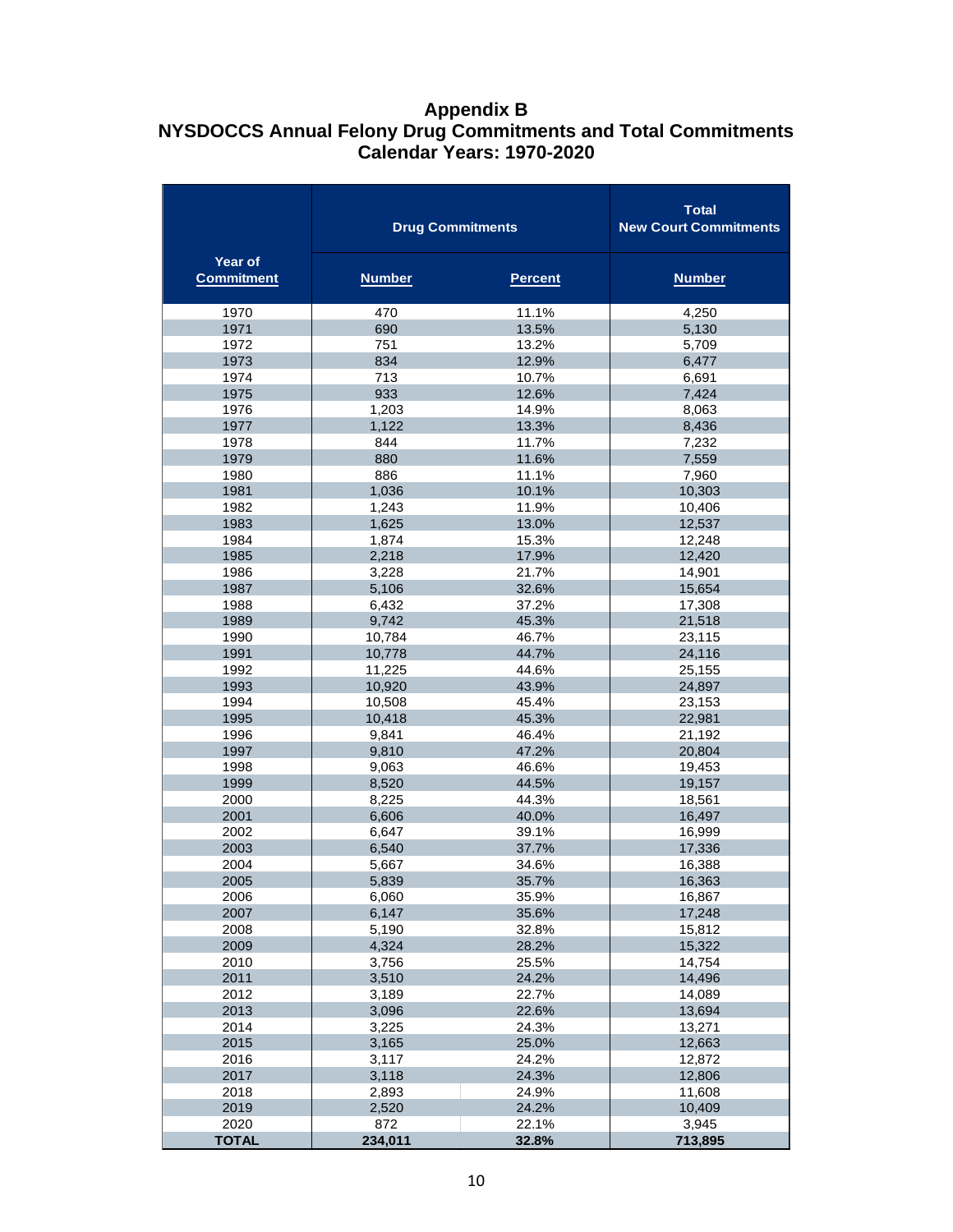**Appendix C Figure 2 NYSDOCCS Felony Drug Commitments Calendar Years: 1970-2020**